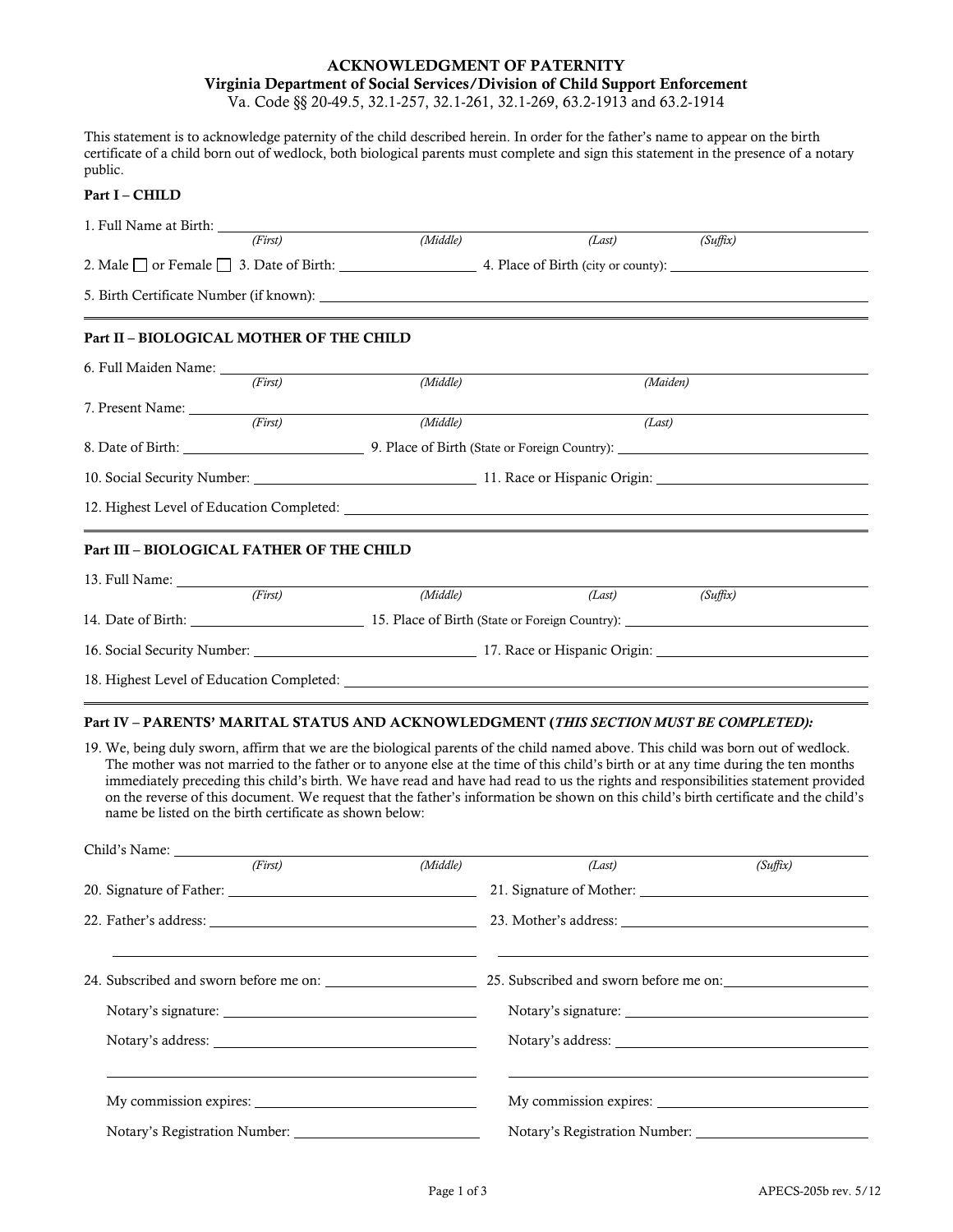## **RIGHTS AND RESPONSIBLITIES OF FATHER:**

Please read and a Department representative will read to you the following statements before you sign the Acknowledgment of Paternity form.

- 1. I understand that my signature on the Acknowledgment of Paternity form establishes that I am the biological father of the child for all legal purposes.
- 2. I sign the Acknowledgement of Paternity voluntarily and understand that I am under no obligation to do so. No pressure has been placed upon me to sign. I understand I may take the following actions instead of signing this form:
	- a. Seek the advice or representation of legal counsel.
	- b. Request that genetic tests be taken.
	- c. Have the matter of paternity determined by the court.
- 3. I understand I will have the responsibility to provide support for my child.
- 4. I understand I will be responsible to pay such support until the child turns 18 years of age or beyond, if required by law.
- 5. I understand that after paternity is established I have the right to request visitation with and custody of the child. Custody and visitation are decided in legal actions separate from the issues of paternity and child support.
- 6. I understand the Acknowledgment of Paternity may be used in any legal proceeding regarding my child.
- 7. I understand I have the right to talk to a staff person to clarify information on this statement and to ask any questions I have.
- 8. I understand that I have the right to rescind this acknowledgment within sixty days from the date of signing unless an administrative or judicial proceeding involving this child has taken place earlier.

# **RIGHTS AND RESPONSIBILITIES OF MOTHER:**

Please read and a Department representative will read to you the following statements before you sign the Acknowledgment of Paternity form.

- 1. I understand that my signature on the Acknowledgment of Paternity form means that I swear that I am the mother of the named child and that the person signing as the father is the biological father of the child.
- 2. I sign the Acknowledgment of Paternity voluntarily and understand that I am under no obligation to do so. No pressure has been placed upon me to sign. I understand I may take the following actions instead of signing this form:
	- a. Seek the advice or representation of legal counsel.
	- b. Request that genetic tests be taken.
	- c. Have the matter of paternity determined by the court.
- 3. I understand that after paternity is established the father has the right to request visitation with and custody of the child. Custody and visitation are decided in legal actions separate from the issues of paternity and child support.
- 4. I understand that I have the right to talk to a staff person to clarify information on the statement and to ask any questions I have.
- 5. I understand that I have the right to rescind this acknowledgment within sixty days from the date of signing unless an administrative or judicial proceeding involving this child has taken place earlier.